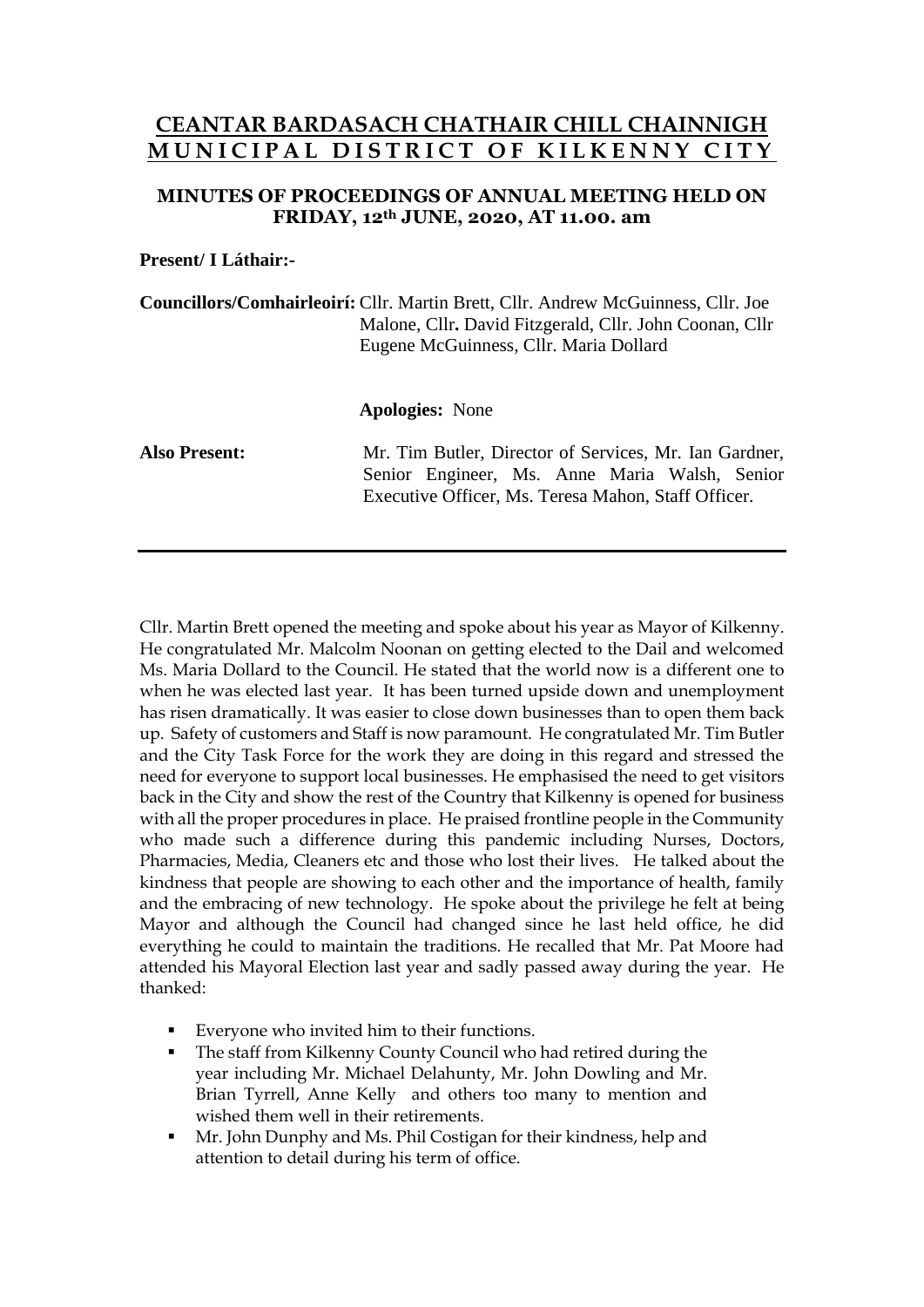- Mr. Tim Butler for his help and calm approach and Mr. Ian Gardner for seamlessly taken over from Mr. Simon Walton.
- Ms. Colette Byrne CE, Ms. Catherine Cooney and Ms. Teresa Mahon.
- Special thanks to Ms. Anne Maria Walsh for all her help during the year.
- All the Members for their help and kindness during the year.
- The people of Kilkenny.

He congratulated Cllr. Peter Cleere on his year as Cathaoirleach, Ms Marion Acreman as chair of the Chambers of Commerce and Chief Superintended Dominic Hayes on his retirement.

He finished by saying that it was an honour and privilege to serve as Mayor of Kilkenny for the last year.

Tributes were paid to Cllr. Martin Brett by Cllrs. David Fitzgerald and Cllr. Andrew McGuinness on his year as Mayor, for his skills, kindness, expertise and pride in carrying out his role.

Mr. Tim Butler on his own behalf and on behalf of the staff thanked Cllr. Brett for his professionalism and support during the year. Mr. Butler presented Cllr. Brett with a book of photographs as a reminder of his time in office.

### **Summons of Meeting:**

Notice dated 5th June, 2020, was read, convening the Statutory Meeting of the Municipal District of Kilkenny City for this date, for the purpose of electing a Mayor and Deputy Mayor of the Municipal City for the ensuing year.

# **Adoption of Procedure:**

It was

Proposed by Cllr. Andrew McGuinness Seconded by Cllr. David Fitzgerald And Agreed

"That the procedure laid out under Section 37 of the Local Government Act 2001 be adhered to for the election of the Mayor and Deputy Mayor".

# **Item No. 1. Election of Mayor:**

Proposed by: Cllr. Andrew McGuinness Seconded by: Cllr. David Fitzgerald And unanimously resolved

"That Cllr. John Coonan be elected to fill the Office of Mayor for the ensuing year."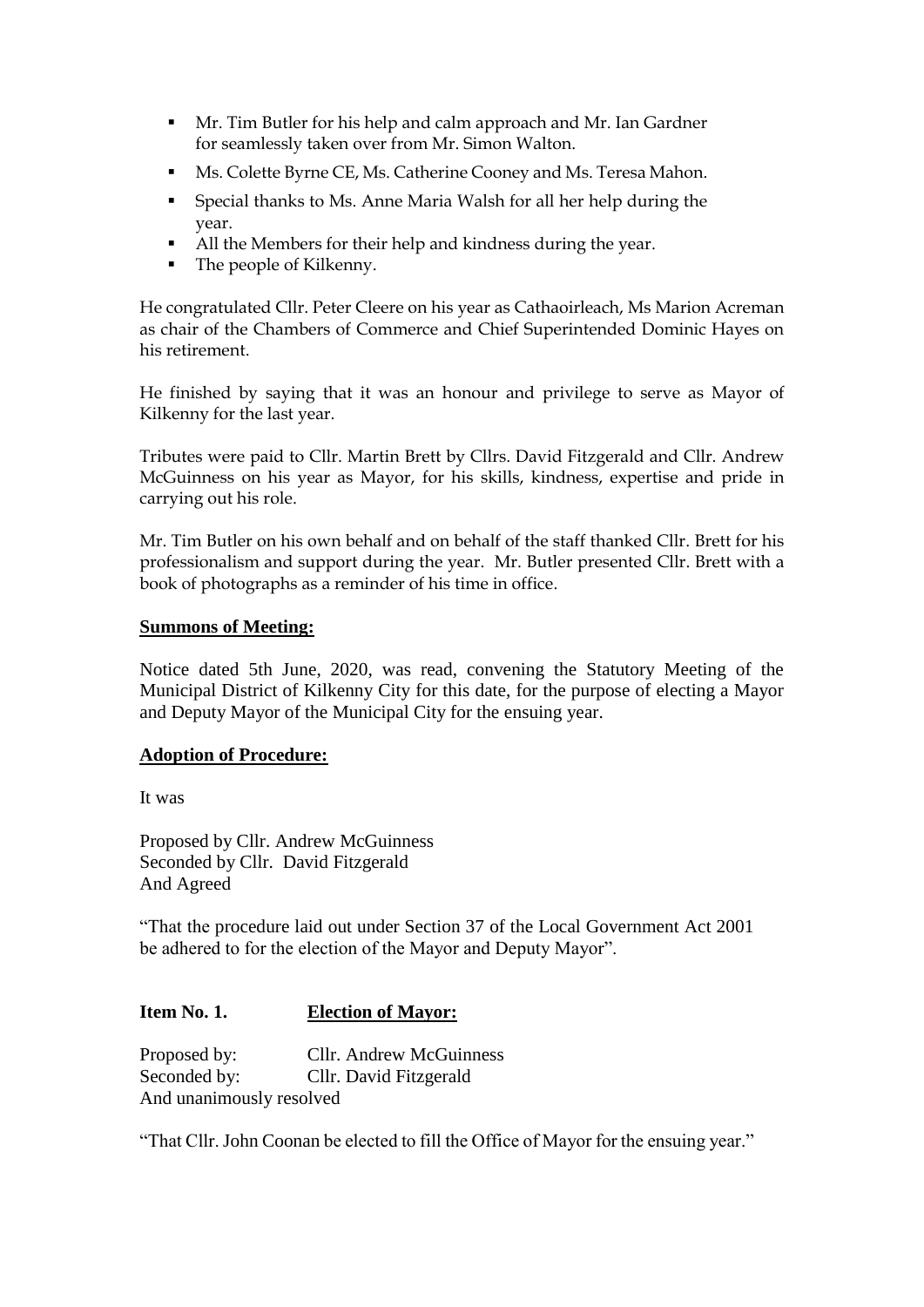Cllr. Cllr John Coonan took the chain of office. All Members congratulated the Mayor on his election and the outgoing Mayor, Cllr. Martin Brett, on his hard work and commitment during his mayoralty.

Mr. Tim Butler, Director of Service, on behalf of the Executive and all the staff, congratulated Cllr. Coonan.

Cllr. Coonan addressed the meeting. He thanked Cllr. Andrew McGuinness and Cllr. David Fitzgerald for nominating him for Mayor of Kilkenny and the rest of the Members for their support. He spoke of how honoured he was to take up the role as Mayor and the responsibility of the position. He asked for the support of all the Members and cooperation from all. In his address he referred to the following:

- Kilkenny as an attractive place for businesses and shoppers.
- Housing developments, the Western Environs and developments on the Castlecomer and Hebron Roads.
- Development of the Abbey Quarter and pedestrian links to the City.
- The Heritage, Tourism and Festivals in the City.
- the significant landmarks including Kilkenny Castle, Rothe House, Canice's Cathedral and the investment in the Medieval Mile, Butler Gallery and the proposed refurbishment of the Tholsel.
- Covid 19 and the need to adapt and evolve under the new normal. The impact of the pandemic on families and extended his sympathies to frontline staff Catherine Hickey and Jim Kenny who had sadly died from the Virus.
- introduction of one-way system in the City.

During his year as Mayor he will concentrate on:

- revitalising businesses and tourism in Kilkenny "A thriving Kilkenny is everyone's business".
- continuing to make the City feel safe and welcoming.
- local leadership and connection to communities.
- Climate change and the need for a local response.
- Age friendly initiatives, care homes and social isolation.

Cllr. Coonan conclude by thanking the local Media and the Executive. He expressed gratitude to his Family for all their invaluable support over the years.

All Members congratulated Cllr. Coonan and wished him well in his role as Mayor.

### **Item No. 2: Election of Deputy Mayor**

| Proposed by: | <b>Cllr. Martin Brett</b>      |
|--------------|--------------------------------|
| Seconded by: | <b>Cllr.</b> Andrew McGuinness |

And unanimously resolved